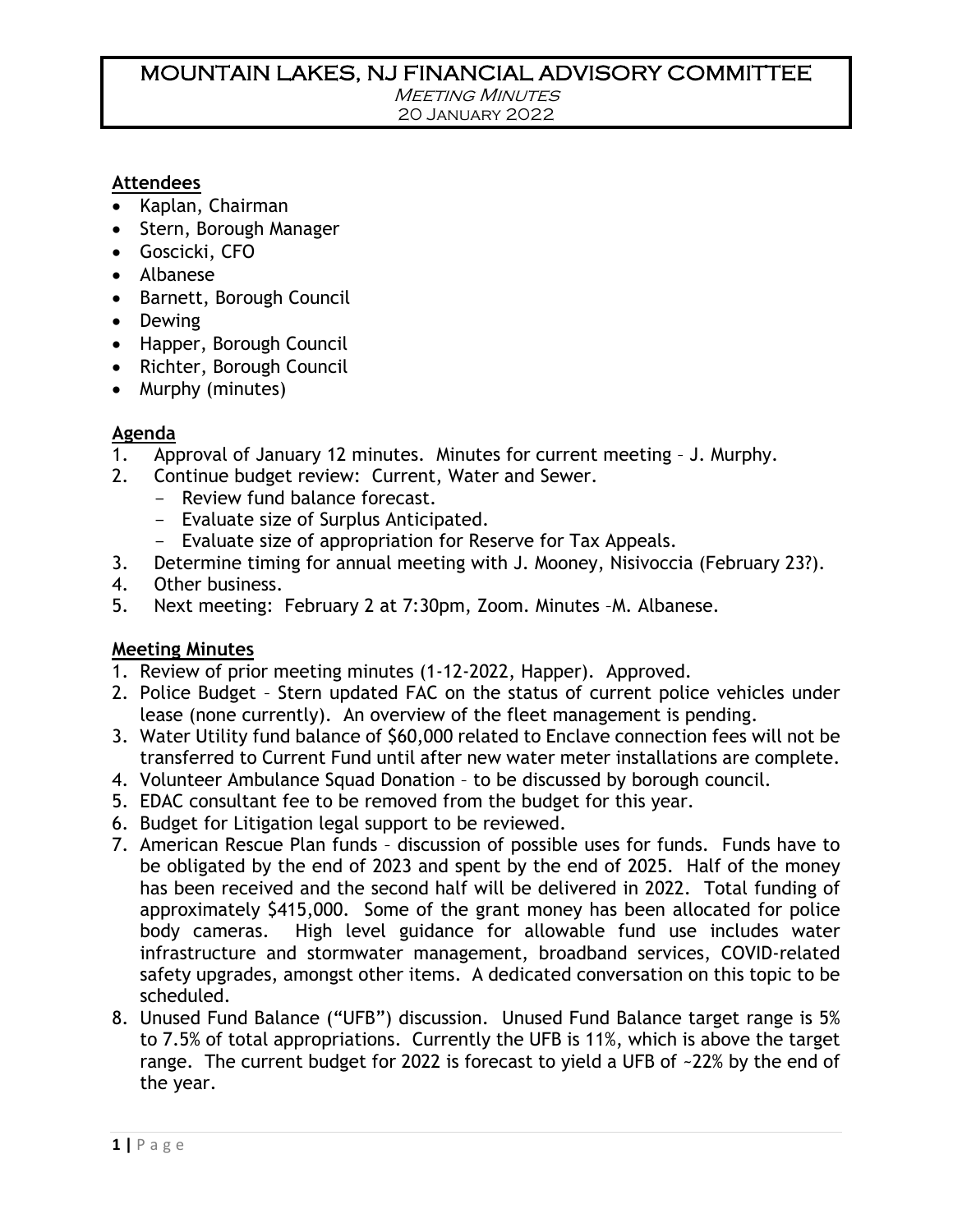# MOUNTAIN LAKES, NJ FINANCIAL ADVISORY COMMITTEE **MEETING MINUTES**

- 20 January 2022
- a. Within the current UFB there is \$250,000 from the Enclave Developer's Agreement which can be used by the Borough to offset costs related to the impact of the development on Borough equipment, services or infrastructure. Possible use would be to pay for a portion of a new fire truck.
- b. Ongoing evaluation for use of fund balance to reduce taxes and mitigate anticipated and unanticipated future expense increases, e.g., new solid waste and PBA contracts
- 9. Long-term contracts pending renewal include solid waste and police union. Both contracts could be for 5 years and may be subject to a material increase of costs.
- 10.Reserve for tax appeals, current balance is ~\$300,000 with a target of \$250,000. Preliminary budget recommendation calls for contributing \$200,000 to the reserve. FAC recommended adding no more than \$100,000 to this account. Excess reserve balance could be returned to fund balance in the future.
	- a. Two tax appeals likely to be settled in the near-term.
	- b. A backlog of appeals remains to be settled. Some of these appeals have and will take years to be resolved.
	- c. The move to annual tax reassessments will likely reduce future tax appeals.
- 11.Reserve for Uncollected Taxes ("RUT"): The current target is 4.5% of expected tax collection. For the last 10 years, the tax collection rate has been approximately 98.5%. M. Goscicki suggested we consider changing the policy to a trailing uncollected tax rate less 2%. FAC agreed to revisit this topic after the long-term contracts mentioned above are settled and discussing the policy with our auditors. The current RUT and UFB policy resolution was established in March 2017 ensuring a disciplined annual review of reserves and fund balance in the context of budgetary requirements, retaining sufficient uncommitted funds to manage future unforeseen expenditures and mitigating volatility in tax rates.
- 12.Water Budget for 2022: \$932,400 including surplus anticipated of \$72,400. Budgeting an increase in revenue of 4.2%. Budgeted costs of \$932,400 which is an increase of 4.2%. The three largest cost increases are for water meter maintenance of \$17,500; \$8,700 in debt service for funding the new water meters to be installed throughout the borough; and \$14,200 for group health benefits offset by a reduction of electricity costs for water pumping of \$13,000. Water surplus balance is \$398,000 and is expected to end the year at \$325,000. Surplus includes \$60,000 of connection fees related to the Enclave which will be held in the water fund balance until the new water meter installation is complete. Any balance is expected to be transferred to the Current Fund in 2023.
- 13.Sewer Budget for 2022: \$922,900 including surplus anticipated of \$88,900. Budgeting an additional \$25,600 in surplus anticipated to cover the 2.9% budget increase. The amount raised by rent is flat with 2021. Budgeted expenses of \$922,900 which is an increase of \$25,600 or 2.9%. Group health benefits is budgeted to increase \$9,500 or 32% and Parsippany sewer charges is budgeted to increase \$9,900 or 2%. Sewer surplus balance is \$405,000 and is expected to end the year at \$216,000 net of surplus anticipated in 2022 revenue and a \$100,000 transfer of connections fees related to the Enclave.